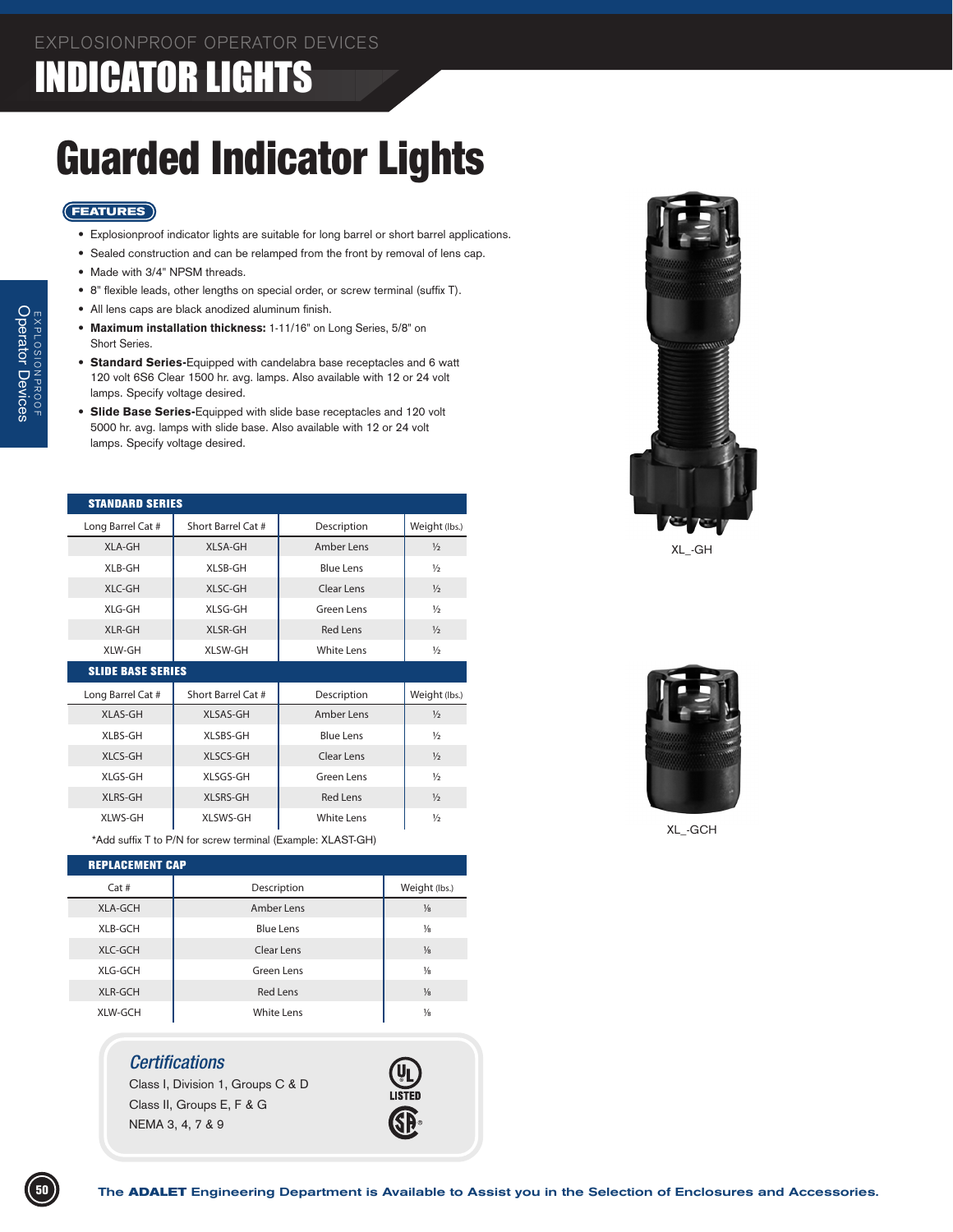# EXPLOSIONPROOF OPERATOR DEVICES LED INDICATOR LIGHTS

# Guarded LED Indicator Lights



XL\_L-GH

### **FEATURES**

- Suitable for long barrel and short barrel applications. All candelabra base LED lights can be relamped from the front by removal of the lens cap.
- Made with 3/4" NPSM threads.
- All LED indicator lights have 8" flexible leads, other lengths on special order, or screw terminal.
- Add suffix T to P/N for screw terminal.
- All lens caps are black anodized aluminum finish with colored glass lens.
- Maximum installation thickness: 1-11/16" on Long Barrel (Long Series), 5/8" on Short Barrel (Short Series).

#### LED Advantages:

- 10 Year/100,000 hour service life under normal ambient conditions.
- Up to 4x more energy efficient.
- Improved resistance to shock and vibration.
- • LEDs operate significantly cooler than traditional lamps.
- Ultra bright cluster LED's.

| <b>STANDARD SERIES</b> |                    |             |               |  |  |
|------------------------|--------------------|-------------|---------------|--|--|
| Long Barrel Cat #      | Short Barrel Cat # | Description | Weight (lbs.) |  |  |
| <b>XLRL-GH</b>         | <b>XLSRL-GH</b>    | Red         | $\frac{1}{2}$ |  |  |
| XLAL-GH                | XLSAL-GH           | Amber       | ⅓             |  |  |
| XLGL-GH                | XLSGL-GH           | Green       | $\frac{1}{2}$ |  |  |
| XLWL-GH                | XLSWL-GH           | White       | ⅓             |  |  |
| XLBL-GH                | XLSBL-GH           | Blue        | $\frac{1}{2}$ |  |  |

\*Add suffix T to P/N for screw terminal (Example: XLRLT-GH)

120V dual polarity supplied as standard. 12 or 24 volts optional, consult factory.

## *Certifications*

Class I, Division 1, Groups B, C & D Class II, Groups E, F & G NEMA 3, 4, 7 & 9